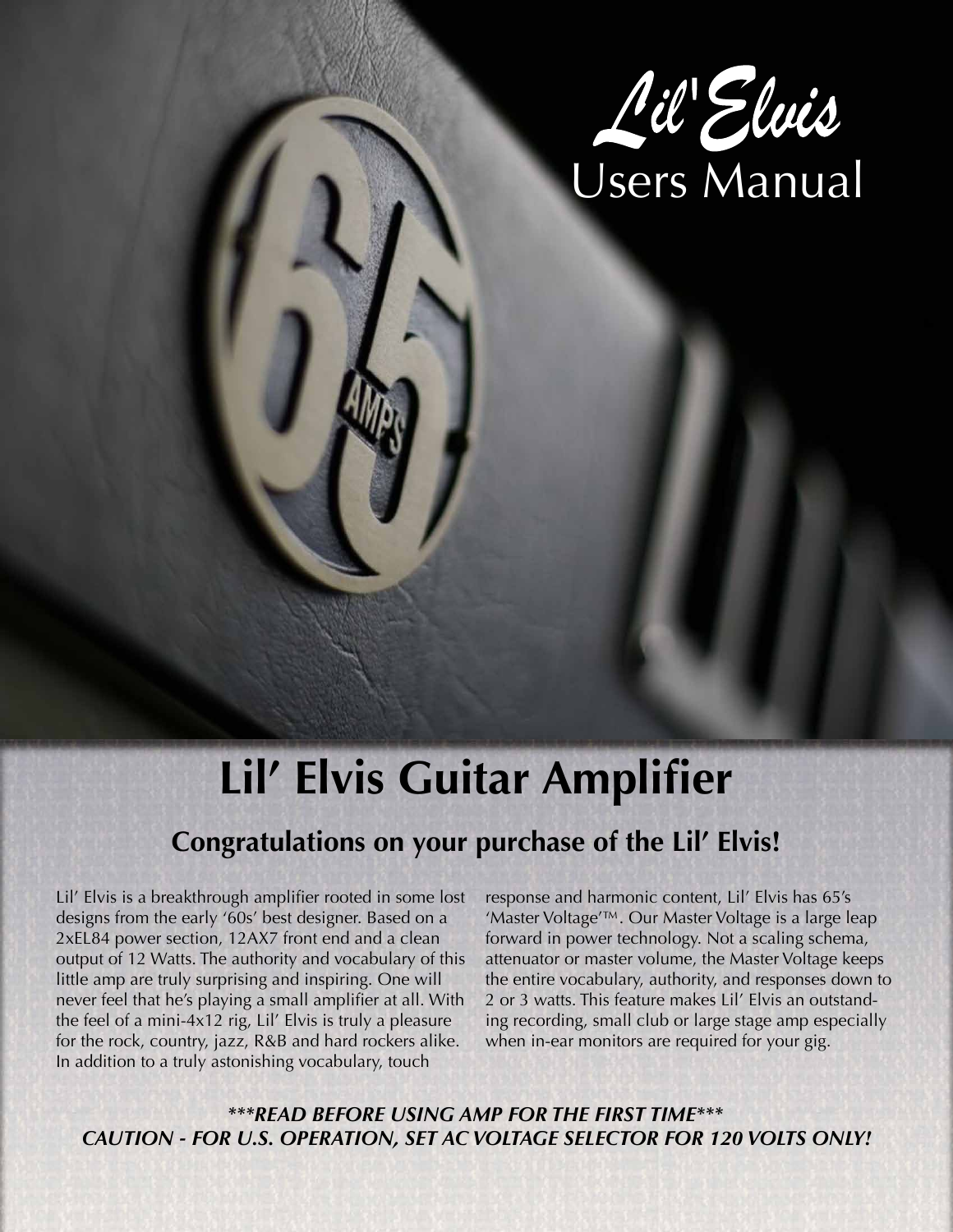### 65amps LIL' ELVIS FRONT PANEL

#### Tubes:

The Lil' Elvis tube complement consists of six tubes: three 12AX7 preamp tubes, two EL84 output tubes, and one EZ81 rectifier.

**UMP OF** 

#### Tone controls:

The Tone control is a passive cut-style. We recommend starting at "10" and backing off. With brighter single-coil guitars, the mid's will focus really well with the TONE set back around "5 to 8".

#### Smooth Switch:

The Smooth switch removes crossover distortion for a smoother tone. This is most useful at higher volumes. Flip it on when the amp is revved up and it removes the fizziness that comes along with crossover distortion. Your mic will notice it before your ears will, so it's perfect for use while recording.

#### Bump Control

The Bump™ control is a much more effective alternative to traditional channel switching. The Bump™ allows the user gain-up and re-slope the amp's tone stack allowing much more midrange to flow through the circuit; thereby gaining up the entire amp naturally and not inducing false preamp gain that creates fizz and buzz. The end result is the effect of having two amps in one.

#### Speed & Intensity:

These two knobs control the speed and depth of the Bias Tremolo, which modulates the level both up and down but, unlike traditional designs, also incorporates some clever circuitry that always allows the

attack of a new chord or note to pass through at its normal level, regardless of where the tremolo oscillator is in its cycle.

#### Master Voltage

Our master voltage emulates the tonal response of a big amp only at low volumes. The "Master Voltage $^{\prime\prime\prime\prime\prime}$  knob reduces the B+ voltage and output in the amp in a unique way that keeps the internal tube relationships perfect while keeping the filament voltage up. After seeing all other power schemes' shortcomings, we've come at this from a different angle and we're very pleased with the results. You can dial this amp down to 3 watts output WITHOUT losing tone, feel, vocabulary, authority, etc.

**ON/Standby** - Best to turn the POWER switch on first before the Standby and wait about 10 seconds before turning Standby on. This will prolong tube life. When turning the amp off, turn POWER switch off first. This allows the power to drain out of the amp circuit. You can turn off the Standby switch later before turning the amp back on.

# **Register Your Amp**

and join our mailing list at:

http://65amps.com/reg.html